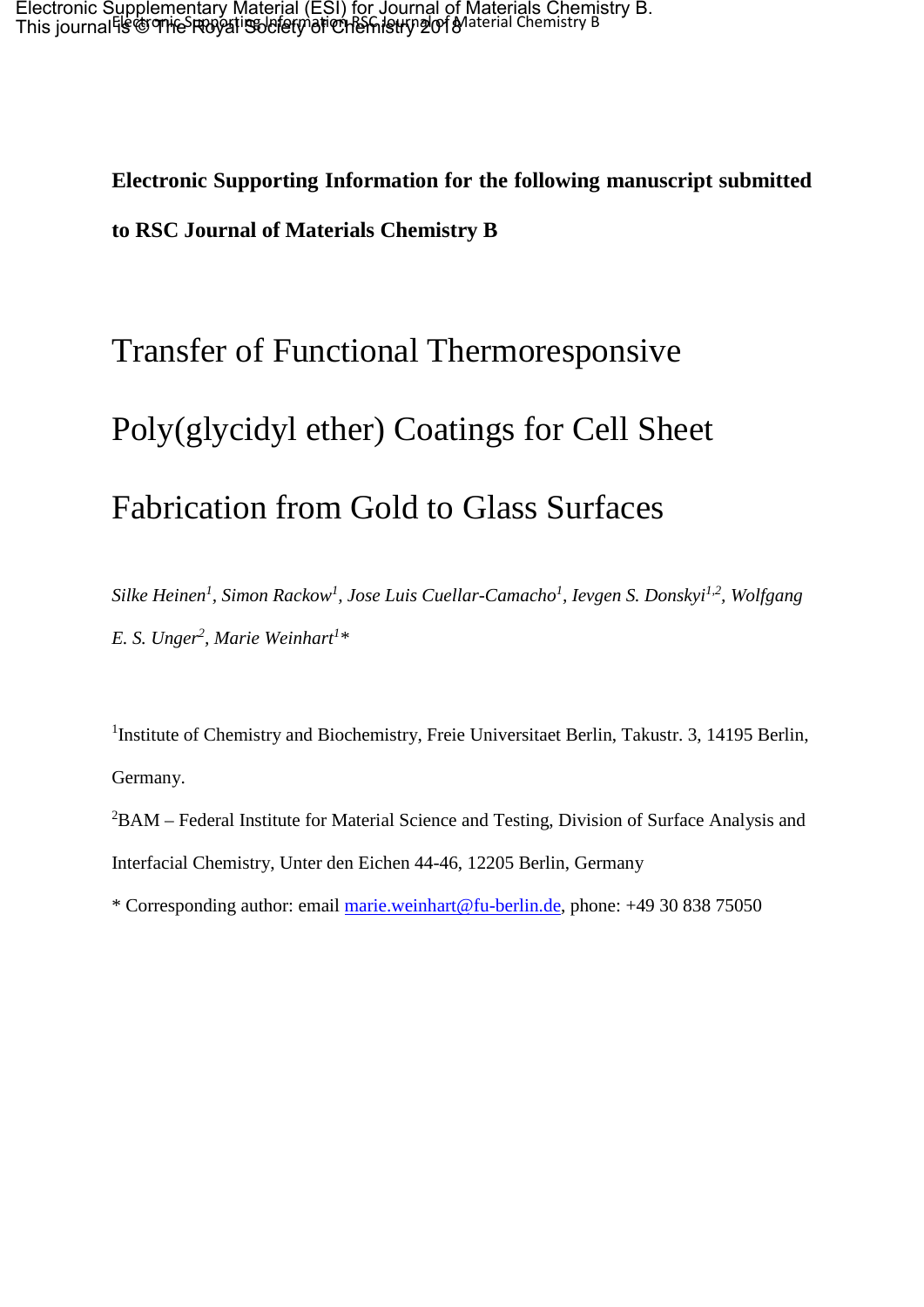### **Materials**

All chemicals and solvents were purchased from Sigma-Aldrich (Steinheim, Germany) and used without further purification unless stated otherwise. Methyl glycidyl ether (GME) and ethyl glycidyl ether (EGE) were purchased from TCI GmbH (Eschborn, Germany). The monomers GME, EGE and allyl glycidyl ether were dried over CaH2, distilled and stored over  $3 \text{ Å}$  molecular sieve purchased from Carl Roth GmbH + Co. KG (Karlsruhe, Germany). Triisobutylaluminum (1.1 M in toluene) and benzophenone (99 %) were purchased from Acros Organics (Geel, Belgium). Toluene, predried via the solvent system MB SPS-800 from MBraun GmbH (Garching, Germany), was refluxed with elemental sodium and traces of benzophenone until a persistent dark blue color indicated the absence of water. Afterwards, toluene was distilled on 3 Å molecular sieve prior to use. Diethyl ether was supplied by VWR Chemicals (Fontenay-sous-Bois, France or Leuven, Belgium) and was distilled prior to use in order to remove the stabilizer. Magnesium sulfate (99 %) was supplied by Grüssing GmbH (Filsum, Germany). Pre-wetted regenerated cellulose ultrafiltration discs (molecular weight cut-off 10000 g mol<sup>-1</sup>, Millipore<sup>®</sup> Ultracel<sup>TM</sup> PLC membranes) were purchased from Merck Chemical GmbH (Darmstadt, Germany). For the preparation of coatings, distilled ethanol und deionized water with a minimum resistivity of 18.0 MQ cm (Millipore<sup>TM</sup>) was used. A 0.1 M solution of 3-(*N*-Morpholino)propanesulfonic acid (MOPS) buffer was prepared with an adjusted pH 8.5. Deuterated solvents were purchased from Deutero GmbH (Kastellaun, Germany). Ellipsometry measurements were performed with coatings on silicon wafers supplied by Silchem Handelsgesellschaft mbH (Freiberg, Germany). Atomic force microscopy (AFM) measurements and cell culture experiments, respectively, were performed with coatings on borosilicate precision cover slips with a diameter of 12 and 25 mm which were purchased from Carl Roth GmbH + Co. KG.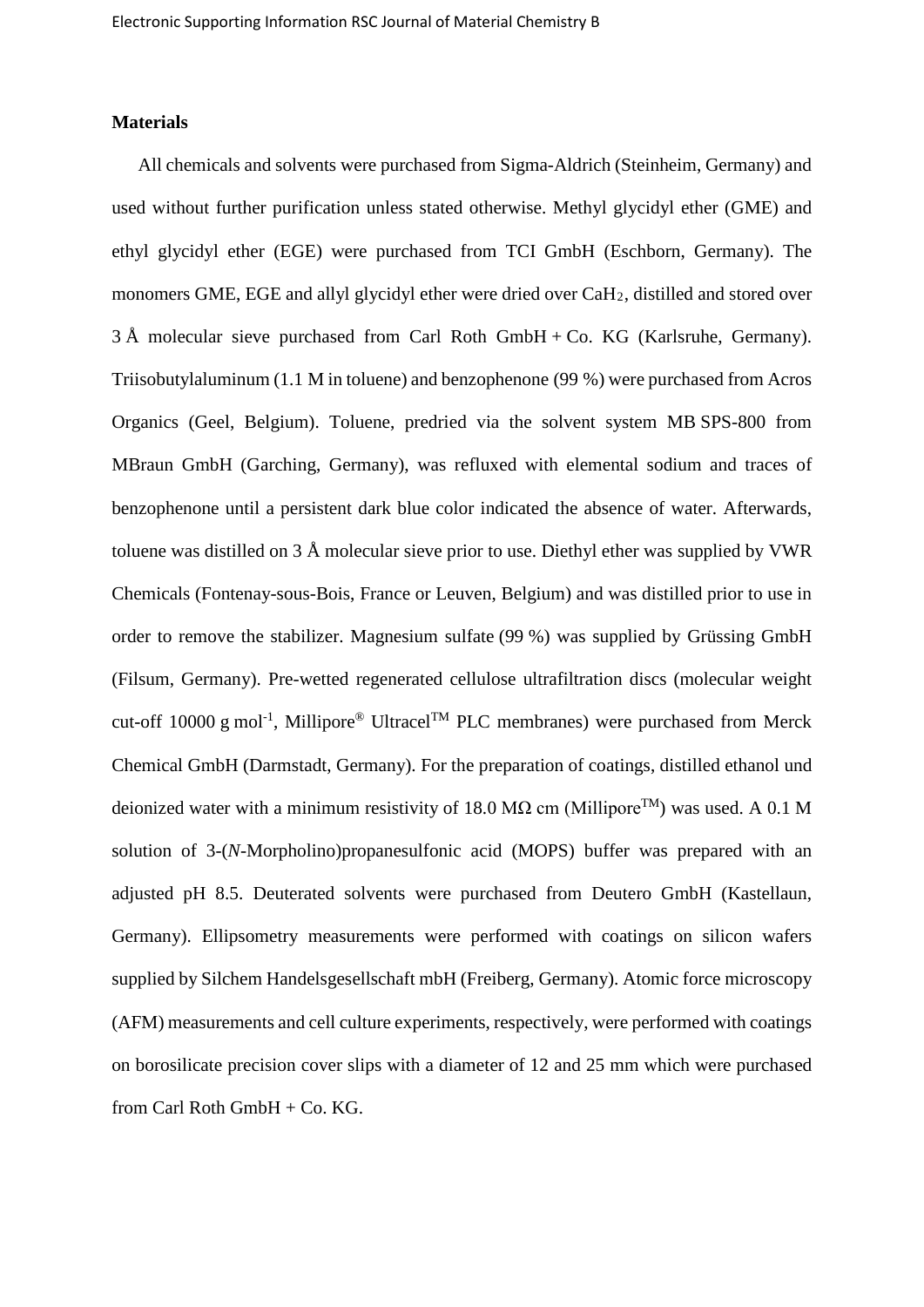### **Methods**

<sup>1</sup>H and <sup>13</sup>C NMR spectra were recorded on a Jeol ECX at 500 MHz, measured at concentrations of 100 mg mL<sup>-1</sup> in deuterated solvents. Chemical shifts are reported in  $\delta$  (ppm) and referenced to the respective solvent. Gel permeation chromatography was conducted on an Agilent 1100 Series instrument in tetrahydrofuran as the eluent solvent with concentrations of 3.5 mg mL<sup>-1</sup> and a flow rate of 1 mL min<sup>-1</sup> at 25 °C. Three columns PLgel mixed C with the dimensions: 7.5 x 300 mm, particle size: 5 µm from Agilent (Waldbronn, Germany) were used in-line with a refractive index detector. Calibration was performed with polystyrene standards from PSS (Mainz, Germany). The thiol-ene click reaction was performed under UV-irradiation with a mercury-vapor lamp from LOT-QuantumDesign GmbH (Darmstadt, Germany) which was operated at 85 W with an emission spectra of  $\lambda = 250-365$  nm. Ultrafiltration was performed in methanol at 5 bar in a solvent-resistant stirred cell (max. volume 300 mL) equipped with a regenerated cellulose membrane. Solvent was refilled at least 3 times. Glass surfaces and silicon wafer were cleaned for 15 min in a UV/Ozone Pro Cleaner from BioForce Nanoscience, Inc. (Ames, USA). Multi-angle spectroscopic ellipsometry at angles of 50 ° and 70 ° in a spectral range of 370-1050 nm was performed on a SENpro ellipsometer and evaluated with the software package SpectraRay 3 Version 5.3.2.1853 from SENTECH Instruments GmbH (Berlin, Germany). Static water contact angles were determined via the sessile drop method on a DataPhysics Contact Angle System OCA from DataPhysics Instruments (Filderstadt, Germany) and fitted with the software package SCA202 version 3.12.11. DLS measurements were performed on a Malvern Zetasizer Nano-ZS analyzer (Malvern Instruments) equipped with a 4 mW He-Ne laser ( $\lambda$  = 633 nm), at concentrations of  $10 \text{ mg } \text{mL}^{-1}$  in ethanol and mixtures of ethanol and MOPS buffer. Measurements were performed in PS-latex cuvettes with a refractive index of 1.590 and low absorption of 0.01 and each probe was equilibrated for 180 s prior to the measurement. X-ray photoelectron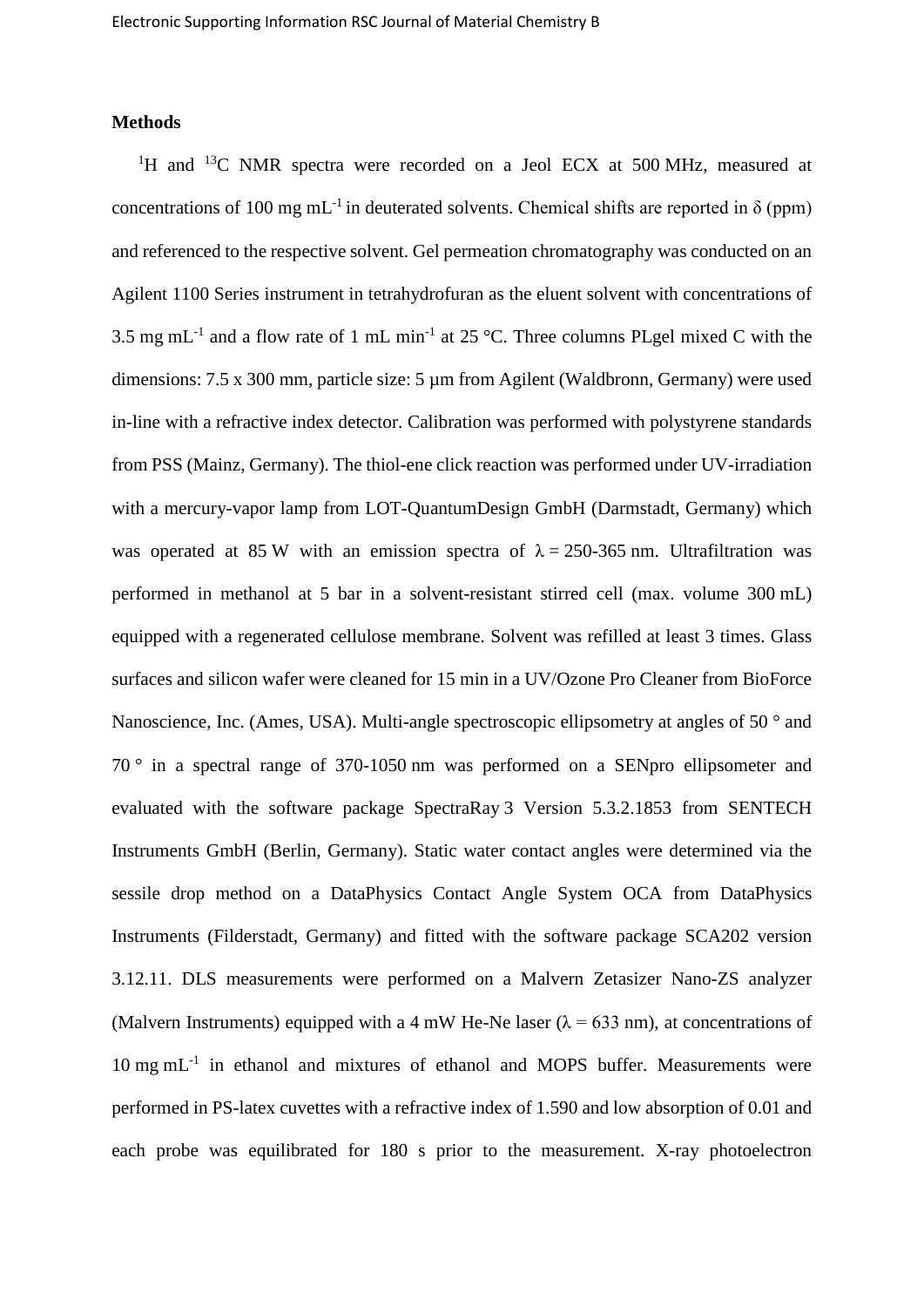spectroscopy (XPS) spectra were recorded on a Kratos Axis Ultra DLD spectrometer equipped with a monochromated Al Kα X-ray source using an analyzer pass energy of 80 eV for survey spectra and 20 eV for the core level spectra. The electron emission angle was 60° and the source-to-analyzer angle was 60°. The binding energy scale of the instrument was calibrated following a Kratos Analytical procedure which uses ISO 15472 binding energy data. Spectra were recorded by setting the instrument to the hybrid lens mode and the slot mode providing approximately a  $300 \times 700 \mu m^2$  analysis area using charge neutralization. All XPS spectra were processed with the UNIFIT program (version 2017). A Gaussian/Lorentzian sum function peak shape model GL (30) was used in combination with a Shirley background. If not otherwise denoted the L-G mixing for component peaks in all spectra were constrained to be identical. Peak fitting of C 1s spectra was performed by fitting of all peaks to remove residual structures. After peak fitting of the C 1s spectra, all spectra were calibrated in reference to aliphatic C–C bond C 1s component at a binding energy of 285.0 eV. High-resolution core-level spectra were recorded in FAT (fixed analyser transmission) mode at a pass energy of 20 eV using the following excitation energy 1486.69 eV for all elements: O 1s, N 1s, C 1s.

#### **Cell culture**

Dermal fibroblasts from human foreskin biopsies were isolated and cultured as described previously, after ethical approval and with informed parental consent.<sup>1</sup> In brief, cells were cultured in Dulbecco's modified Eagle medium (DMEM, #31966-021, #21885108) purchased from Thermo Fisher Scientific (Darmstadt, Germany) that had been supplemented with 10% fetal bovine serum (#S0115) from Biochrom (Berlin, Germany). Cells were expanded in tissue culture polystyrene flasks at 37 °C with 5%  $CO<sub>2</sub>$  in high glucose [4.5 g L<sup>-1</sup>] DMEM. For passaging, cells were trypsinized (0.05% trypsin-EDTA, #15400054, Thermo Fisher Scientific) for 2 min at 37 °C followed by trypsin inhibition with cell culture medium. After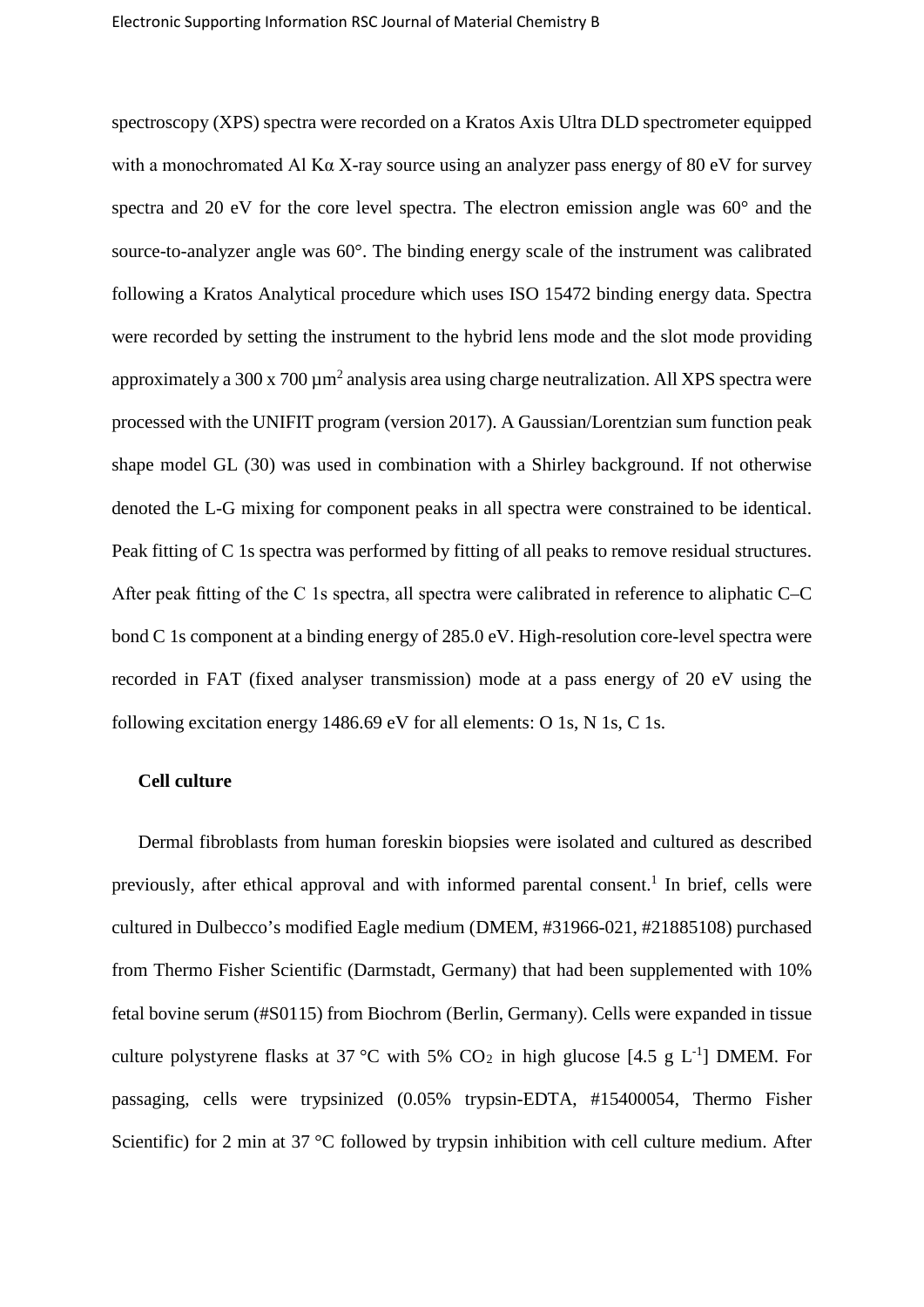centrifugation of cells for 4 min at  $140 \times g$  the supernatant was removed. The cell pellet was resuspended in DMEM, and the cells were used for studies or further culture. Dermal fibroblasts in passage 3-7 were used for cell culture studies on thermoresponsive poly(GME*ran*-EGE) equipped with an amine-containing anchor block (PGE-AA) coatings on borosilicate precision cover slips with a diameter of 25 mm as substrates. Phosphate buffered saline (pH 7.4, #14190-094, Gibco Life Technologies, Paisley, UK) without calcium and magnesium ions was used for cell sheet detachment. All expendable materials for cell culture were purchased from Sarstedt (Nümbrecht, Germany).

### **Interaction of thermoresponsive PGE and PGE-AA with bare and polydopamine (PDA) precoated glass**

In order to investigate the interaction of the thermoresponsive PGE-AA block copolymer with the two hydrophilic surfaces (bare and PDA-precoated glass), we performed quartz crystal microbalance measurements with dissipation (QCM-D) measurements and tracked the selfassembly on the two surfaces in real-time for 2 h under full solubility grafting (FSG) conditions. As a control we also investigated the interaction of a thermoresponsive PGE copolymer without the anchor block. No stable adhesion on bare glass chips  $(SiO<sub>2</sub>-coated$ QCM-D chips) nor on PDA-precoated chips was observed with PGE without the aminecontaining anchor block (AA). As compiled in Figure S1 hardly any change in frequency ( $\Delta f$ ) before and after exposure of the surface to the PGE polymer solution under static conditions was observed. In contrast, in the presence of the anchor block with PGE-AA a significant change in frequency (∆f) was detected on both surfaces (Figure S1). Thus, we concluded, that no attractive interactions between the thermoresponsive poly(GME-*ran*-EGE) and the substrate materials existed and affinity of the polymer to the surfaces was solely induced by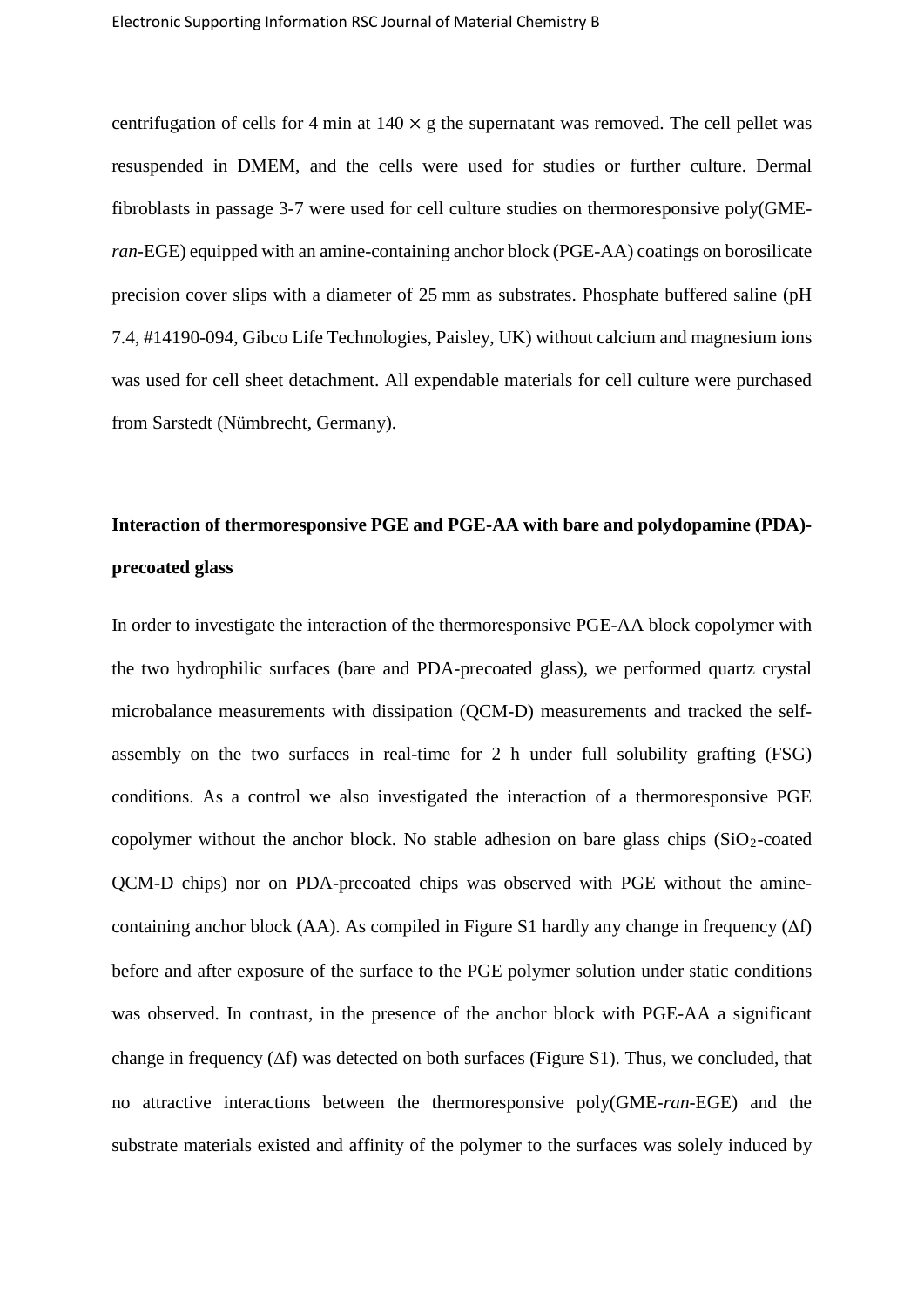the AA-anchor block. Hence, the block copolymer design fulfilled the prerequisites to form self-assembled brushes with PGE-AA on both substrates.



**Figure S1.** Compilation of the change in frequency values (Δf) extracted from representative QCM-D curves of thermoresponsive coatings on bare and PDA-precoated glass substrates, respectively. Measurements were performed under FSG conditions applying copolymers with (PGE-AA) and without (PGE) a surface reactive anchor group. The baseline acquisition and the final washing step was performed in ethanol.

The deposited mass of PGE-AA on bare and PDA-precoated glass by FSG appeared to be similar, as the changes in frequency, were the same within the range of error. However, due to the vastly different roughness of the two surfaces, bare and PDA-precoated  $SiO<sub>2</sub>$  sensors, and the resulting differences in friction during QCM-D measurements the obtained Δf values are not necessarily comparable. They should thus not be interpreted as an equal amount of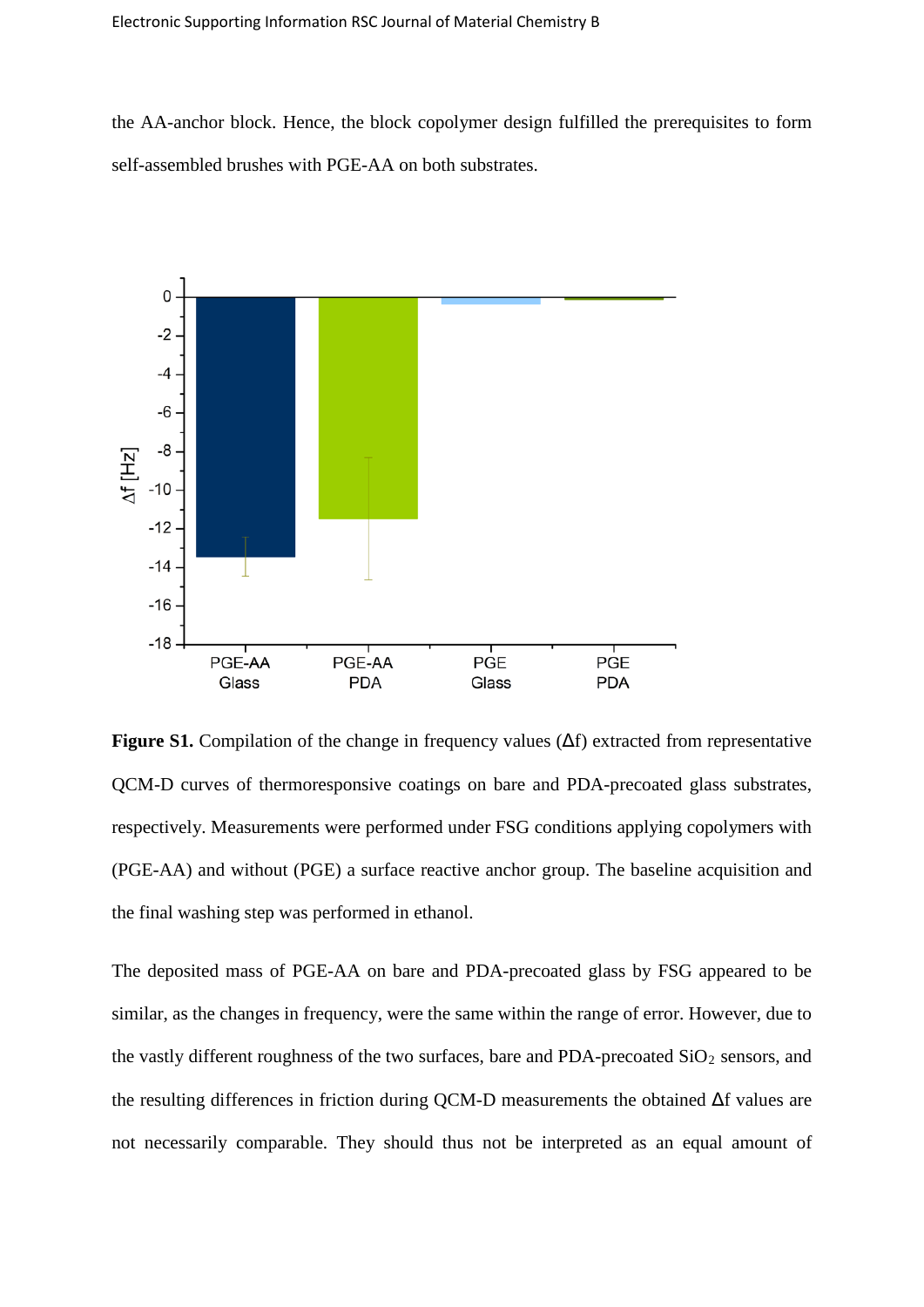deposited PGE-AA on bare and PDA-coated  $SiO<sub>2</sub>$  chips. Furthermore, meaningful layer thicknesses cannot be extracted from measurements on rough surfaces as the Voigt model is not valid.

## **Dynamic light scattering (DLS) measurement of PGE-AA in ethanol and mixtures of ethanol/MOPS buffer**

In order to investigate the size of PGE-AA under FSG and cloud point grafting (CPG) conditions we performed DLS measurements. Representative size distribution curves are shown in Figure S2. PGE-AA is fully soluble in ethanol but not in MOPS buffer at high concentrations of 10 mg ml<sup>-2</sup> at 20 °C. Therefore, PGE-AA was dissolved in ethanol and subsequently mixed with iterative amounts of MOPS buffer until the polymer collapsed in order to obtain CPG conditions. Measurements were thus performed at a concentration of 10 mg mL-1 PGE-AA in ethanol and in mixtures of ethanol/MOPS buffer of 4:1 (FSG conditions) and 1:1.4 (CPG conditions).



**Figure S2.** (a) Size distribution by volume of PGE-AA measured by DLS at a concentration of 10 mg mL-1 in ethanol and in mixtures of ethanol/MOPS buffer of 4:1 (FSG conditions) and 1:1.4 (CPG conditions). (b) Size distribution by volume of PGE-AA in ethanol/MOPS buffer 1:1.4 after 10 min and after 24 h. Numbers indicate the mean diameter size in nm together with their standard deviation from three replicated measurements.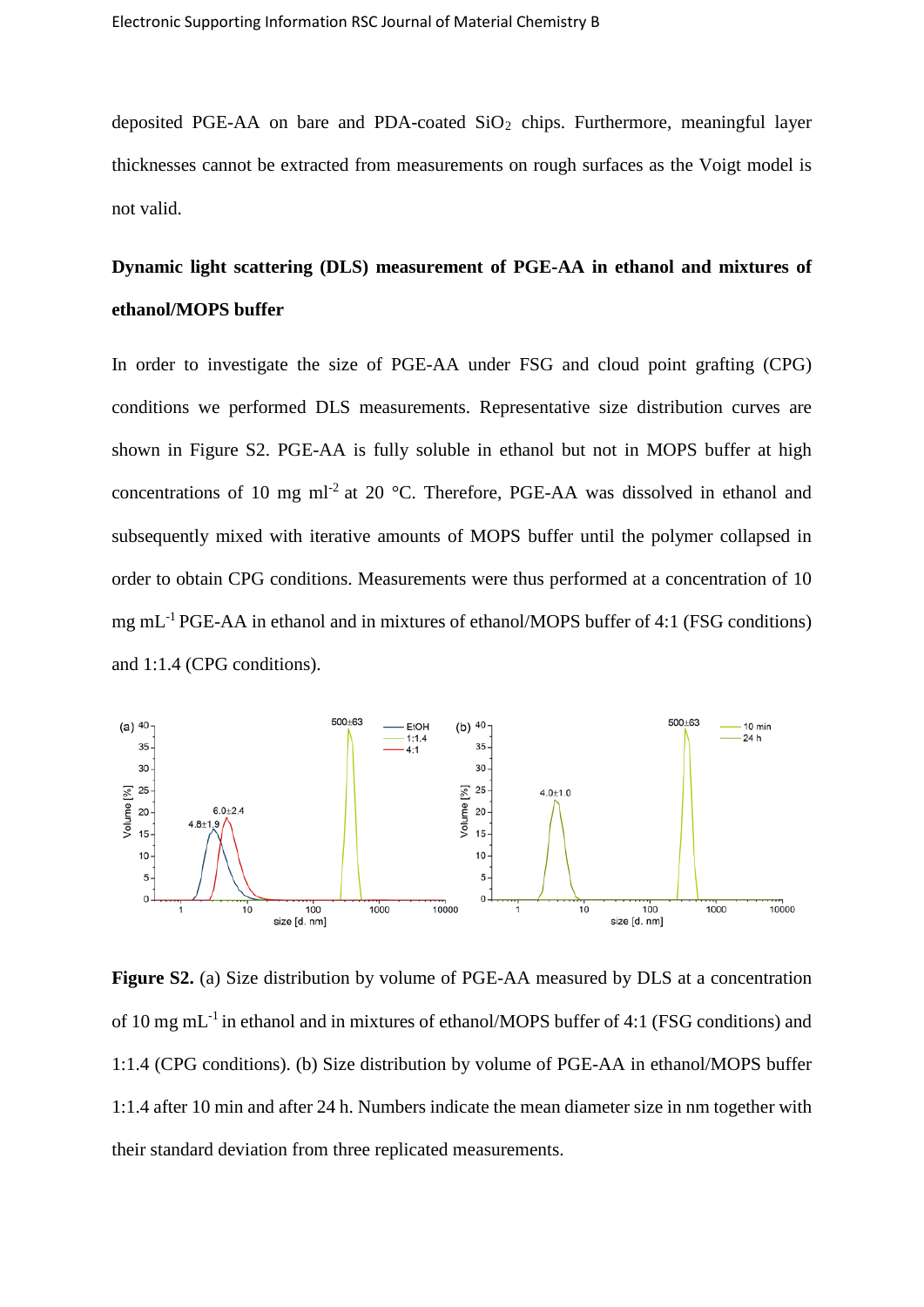In ethanol and the solvent mixture ethanol/MOPS buffer of 4:1, which resembles FSG conditions, single polymer coils of PGE-AA with a hydrodynamic diameter of around 5 nm were detected. In the solvent mixture ethanol/MOPS buffer 1:1.4, which resembles CPG conditions, aggregates of PGE-AA with a diameter of around 500 nm were formed within the first few minutes after mixing. After a few hours, however, the turbid solution turned clear again. Therefore, the hydrodynamic diameter was assessed again by DLS in the ethanol/MOPS mixture (1:1.4) after 24 h at room temperature. Figure S2(b) illustrates that the polymer size after 24 h under CPG conditions was similar to the diameter observed for single polymer coils in ethanol or under FSG conditions. For surface coatings under CPG conditions always freshly prepared polymer solutions were applied and the adjusted turbidity of the polymer solution was maintained throughout the whole grafting process.

### **Ellipsometry data of covalently attached PGE-AA coatings on PDA-precoated Si-wafers**

Due to the high surface roughness of the PDA precoating it is difficult to determine the precise layer thicknesses of PGE-AA coatings with an additional PDA adhesion layer on glass or silicon wafers. When fitting the measured ellipsometry data no meaningful fits were obtained. The results applying a simple Cauchy layer representing PGE-AA with a fixed refractive index of  $n = 1.495$ , but neglecting the surface roughness of the underlying PDA layer also fitted by a Cauchy layer are summarized in Figure S3(a). In addition, results by applying the Lorentz oscillator as a dispersion model in order to fit the rough PDA layer as described by Pop-Georgievski et al. $<sup>6</sup>$  are summarized in Figure S3(b).</sup>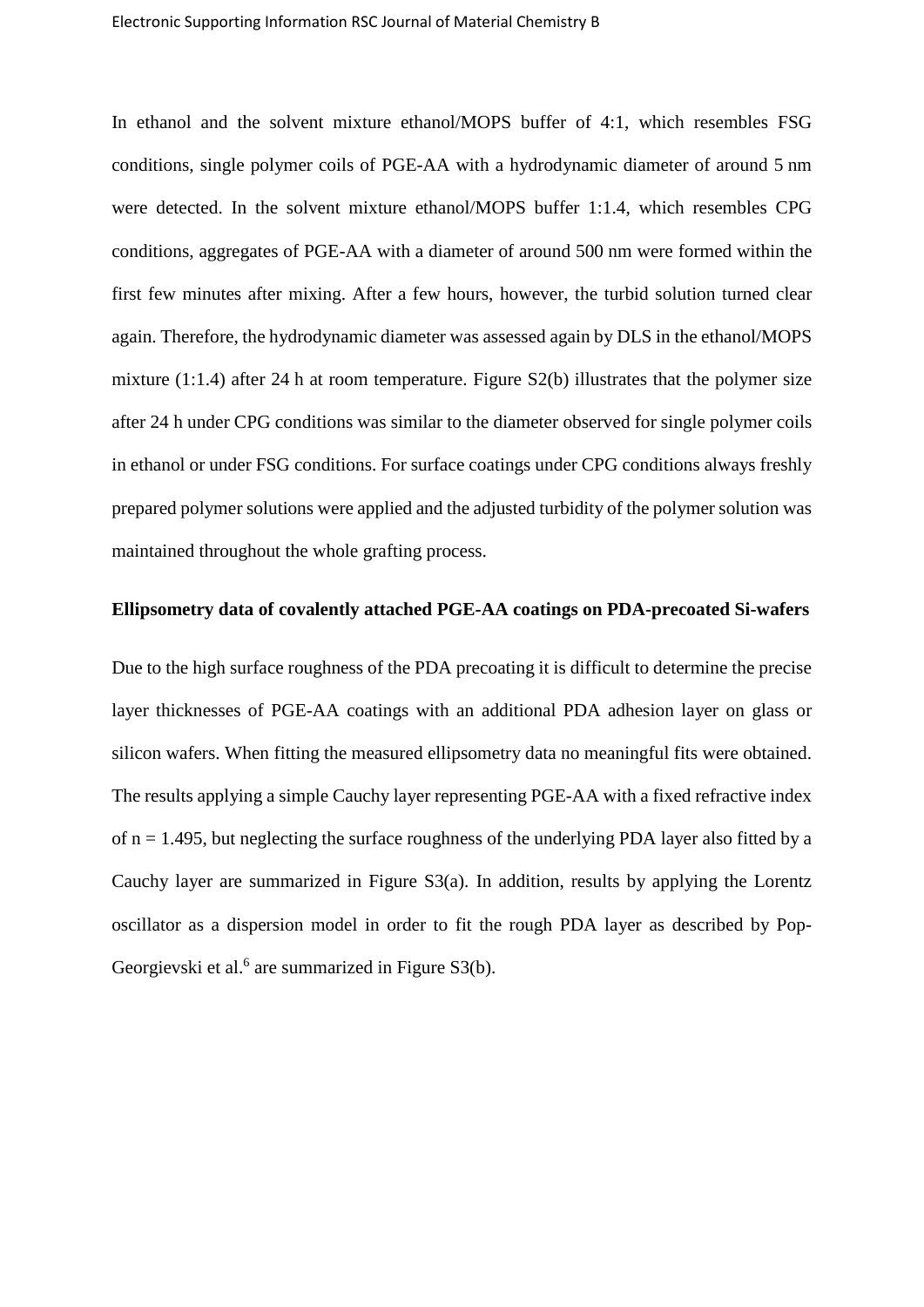

**Figure S3.** Compilation of the dry thickness of PGE-AA chains assembled on PDA-precoated silicon wafers as determined via ellipsometry. The PDA layer thickness was either determined by a Cauchy layer fit (a) or by using the Lorentz oscillator (b). Coatings were prepared either by grafting from solutions of ethanol/MOPS buffer of 4:1 (FSG) or 1:1.4 (CPG). Values are shown for each performed measurement (diamonds) together with their mean value (black cross) and their 90% CI (whiskers).

For surfaces coated under full solubility, thickness values at the lower limit of the fitting model (0.1 nm) where obtained while data from cloud point grafted surfaces resulted in a strong scattering of fitted values. AFM measurements revealed a high surface roughness of  $R_q = 5.8$  nm for PDA-precoated substrates (Figure 3) with an average layer thickness of approximately 8 nm. At such a high roughness an average effective refractive index is needed which requires complex modeling and simulation of the rough surface in order to obtain correct layer thicknesses. 2-5

### **XPS measurements on PGE-AA coated glass**

In order to assess the stability of self-assembled and physically attached PGE-AA monolayers on bare glass, we measured XPS spectra of (i) bare glass, (ii) PGE-AA coated glass via FSG and (iii) PGE-AA coated glass after cell culture (Figure S4). The latter sample was prepared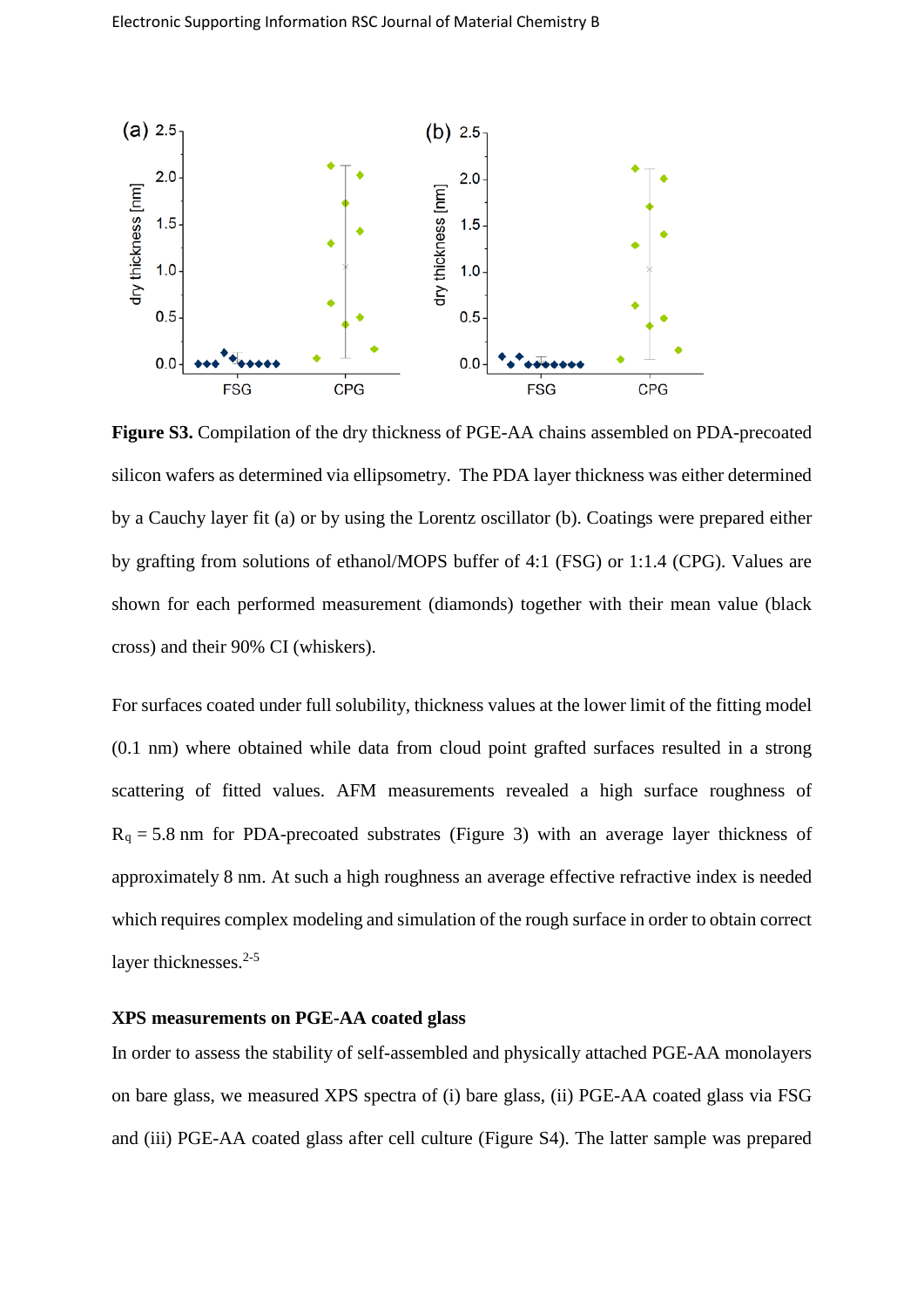for harvesting a cell sheet via a thermal trigger. The rational of the experiment was to reveal whether the PGE-AA coating remains on the glass surface after harvesting the cell sheet.



**Figure S4.** (a) Survey XPS spectra of the bare glass substrate (Nexterion; borosilicate), selfassembly of PGE-AA on glass via FSG, and self-assembly of PGE-AA on glass via FSG after thermally-triggered cell sheet detachment and additional trypsinization. (b)-(d) Highly resolved C1s spectra of bare glass, PGE-AA coating and PGE-AA coating after cell sheet detachment and trypsinization, respectively. For assignments see Supporting Information Tables S1b.

The observed relative chemical composition of the bare glass, the PGE-AA coated glass and the coated glass after cell culture, cell sheet detachment and trypsination in order to remove residual ECM proteins from the surface are summarized in Table S1a. Assignments of the fitted components in the highly resolved XPS C 1s spectra are summarized in Table S1b.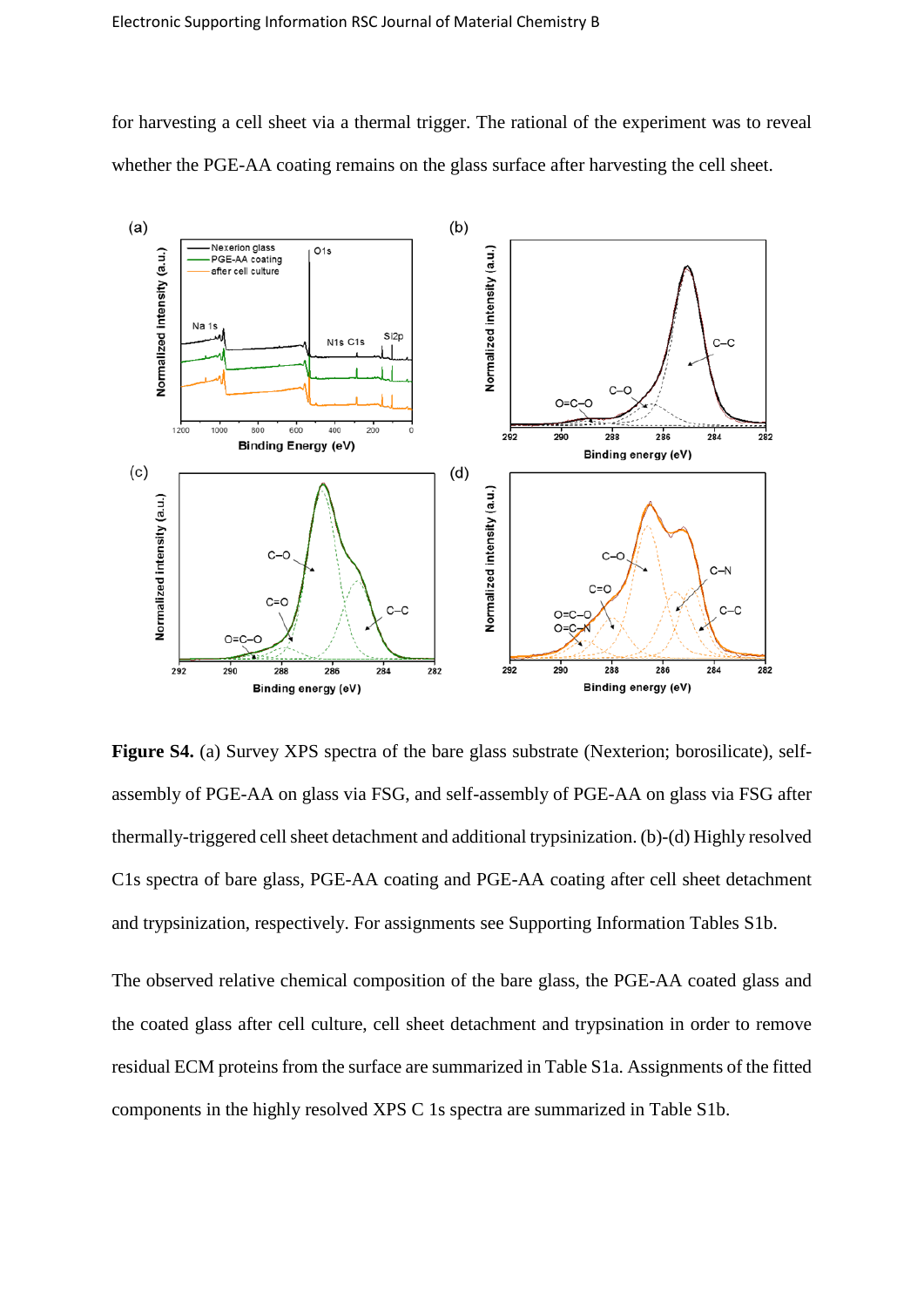|            | glass | PGE-AA | trypsinized |
|------------|-------|--------|-------------|
| $C1s$ [%]  | 8.3   | 17.6   | 16.8        |
| $N1s$ [%]  | 0.4   | 0.8    | 1.5         |
| $Si2p$ [%] | 25.8  | 21.0   | 22.7        |
| $O1s$ [%]  | 62.1  | 56.8   | 58.2        |

**Table S1a.** Relative chemical composition in atom%.

Table S1b. Assignments of the fitted components in the highly resolved XPS C 1s spectra.

| Sample      | Spectrum | <b>Binding</b> | $L-G$  | <b>FWHM</b> | Interpretation        | Relat. | Abs.     |
|-------------|----------|----------------|--------|-------------|-----------------------|--------|----------|
|             |          | energy         | Mixing |             |                       | Area   | Area     |
|             |          |                |        |             |                       |        | [cps*eV] |
| Glass       | C1s      | 285.0          | 0.32   | 1.39        | $C-C$ sp <sup>3</sup> | 0.83   | 3988     |
| substrate   |          | 286.5          | 0.32   | 1.67        | $C=O$                 | 0.14   | 665      |
|             |          | 289.0          | 0.32   | 1.67        | $O-C=O$               | 0.03   | 149      |
| PGE-AA      | C1s      | 285.0          | 0.32   | 1.37        | $C-C$ sp <sup>3</sup> | 0.29   | 2467     |
|             |          | 286.4          | 0.32   | 1.37        | $C-O$                 | 0.66   | 5541     |
|             |          | 287.8          | 0.32   | 1.37        | $C=O$                 | 0.05   | 258      |
|             |          | 289.0          | 0.32   | 1.37        | $O-C=O$               | 0.02   | 119      |
| Trypsinized | C1s      | 285.0          | 0.32   | 1.14        | $C-C$ sp <sup>3</sup> | 0.19   | 1164     |
| PGE-AA      |          | 285.6          | 0.32   | 1.37        | $C-N$                 | 0.21   | 1319     |
|             |          | 286.7          | 0.32   | 1.37        | $C-O$                 | 0.42   | 2627     |
|             |          | 288.1          | 0.32   | 1.37        | $C=O$                 | 0.13   | 810      |
|             |          | 289.2          | 0.32   | 1.37        | $N-C=O$ ,             | 0.05   | 356      |
|             |          |                |        |             | $O-C=O$               |        |          |

The presence of the PGE-AA coating was clearly observed by the elemental composition of the analyzed surface when compared to that of the Nexterion glass. As expected, the carbon fraction increased from 8.3 at% to 17.6 at% and that one of N from 0.4 at% to 0.8 at% after coating. However, after cultivation of cells on PGE-AA surfaces with subsequent cell sheet detachment (and additional trysinization to remove the majority of residual proteins), the carbon fraction did not change significantly (from 17.6 at% to 16.8 at%) while that one of N increased from 0.8 at% to 1.5 at% indicating that the physically attached thermoresponsive coating remains stably on the surface.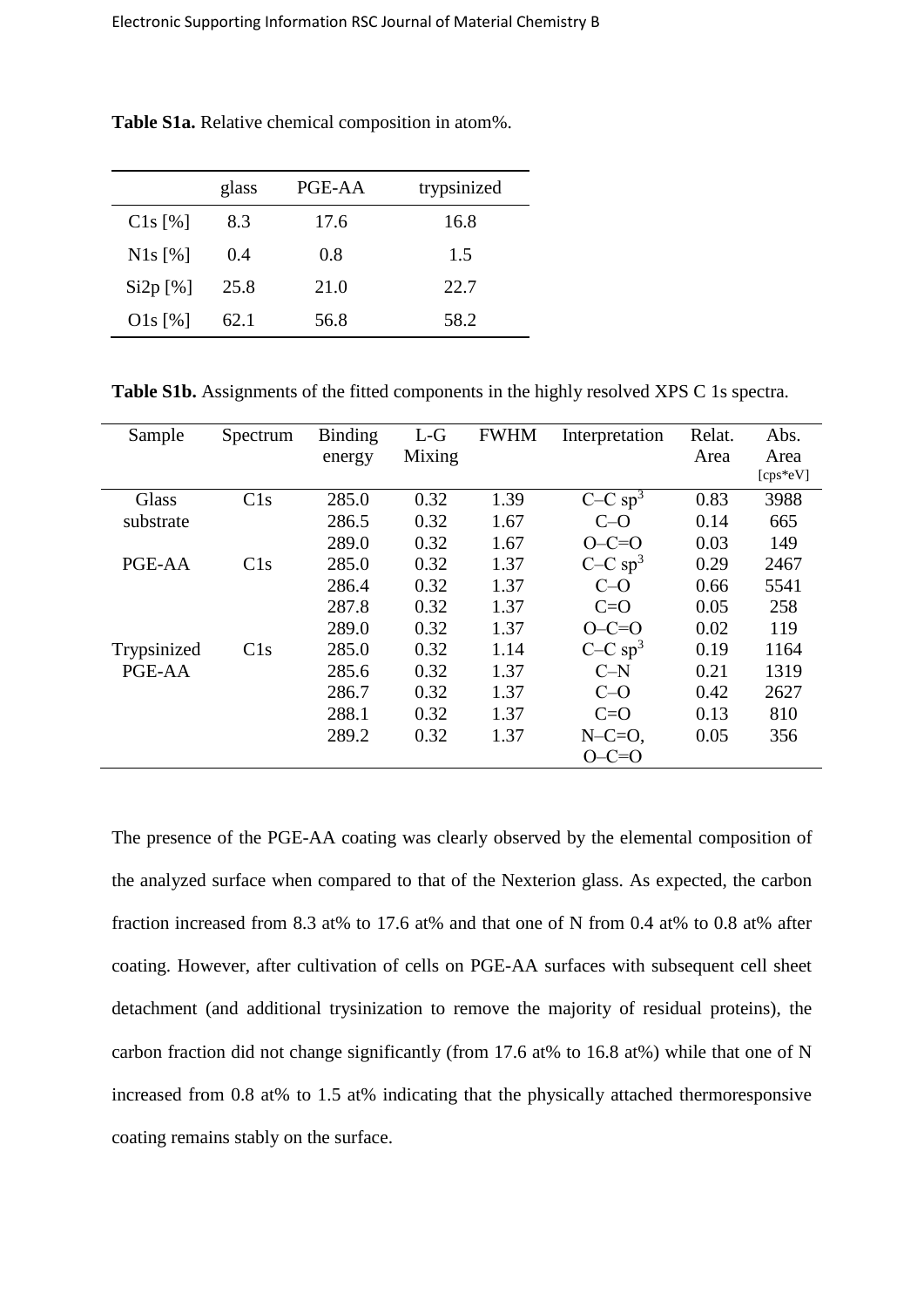The thickness of polymer layer was also estimated by running the SESSA 2.0 simulation software using experimental XPS data from survey spectra of the pristine glass and PGE-AA film (see Table S1a). SESSA covers a standard reference database that is delivered by the National Institute of Standards and Technology. This database contains all the data needed for quantitative simulations of XPS spectra.<sup>7,8</sup>

The amount of Si and C on the pristine surface of glass according to XPS survey spectra were 25.8 at% and 8.3 at%, respectively. Therefore, the atomic ratio of Si/C components was 3.1. According to that experimental ratio the thickness of carbon material (adsorbed hydrocarbons), that covers the surface of glass was calculated as the first step. Assuming the density of that material to be  $1 \text{ g/cm}^3$ , the thickness of the carbon material surface layer that corresponds to the experimental Si/C atomic ratio was 0.8 nm.<sup>8</sup>

Experimental XPS survey spectra of the PGE-AA film on glass showed that the amount of Si and C was 21.0 at% and 17.6 at%, respectively. From the overall stoichiometry of PGE-AA the Si/C atomic ratio was calculated to be 1.2. In the next step, SESSA was used to simulate spectra for a double layer PGE-AA on carbon material on top of the glass substrate. The polymer PGE-AA layer was modelled with defined numbers of repeating units (x  $(GME) = 62$ , y (EGE) = 187,  $z(AGE-Amin) = 11$ ) and a polymer density of 1.2  $g/cm<sup>3</sup>$ . The best simulation result was reached assuming a mean thickness of the PGE-AA polymer top layer of 0.60 nm.<sup>8</sup> Thit result is in good agreement with the ones measured by ellipsometry on dried PGE-AA coatings at FSG condition (Figure 3).

### ABBREVIATIONS

AFM, atom force microscopy; CPG, cloud point grafting; DLS, dynamic light scattering; DMEM, Dulbecco's modified Eagle medium; EGE, ethyl glycidyl ether; FSG, full solubility grafting; GME, methyl glycidyl ether; MOPS, 3-(*N*-morpholino)propanesulfonic acid; PDA, polydopamine; PGE-AA, poly(glycidyl ether) with an amine-containing anchored block; QCM-D, quartz crystal microbalance with dissipation; XPS, X-ray photoelectron spectroscopy.